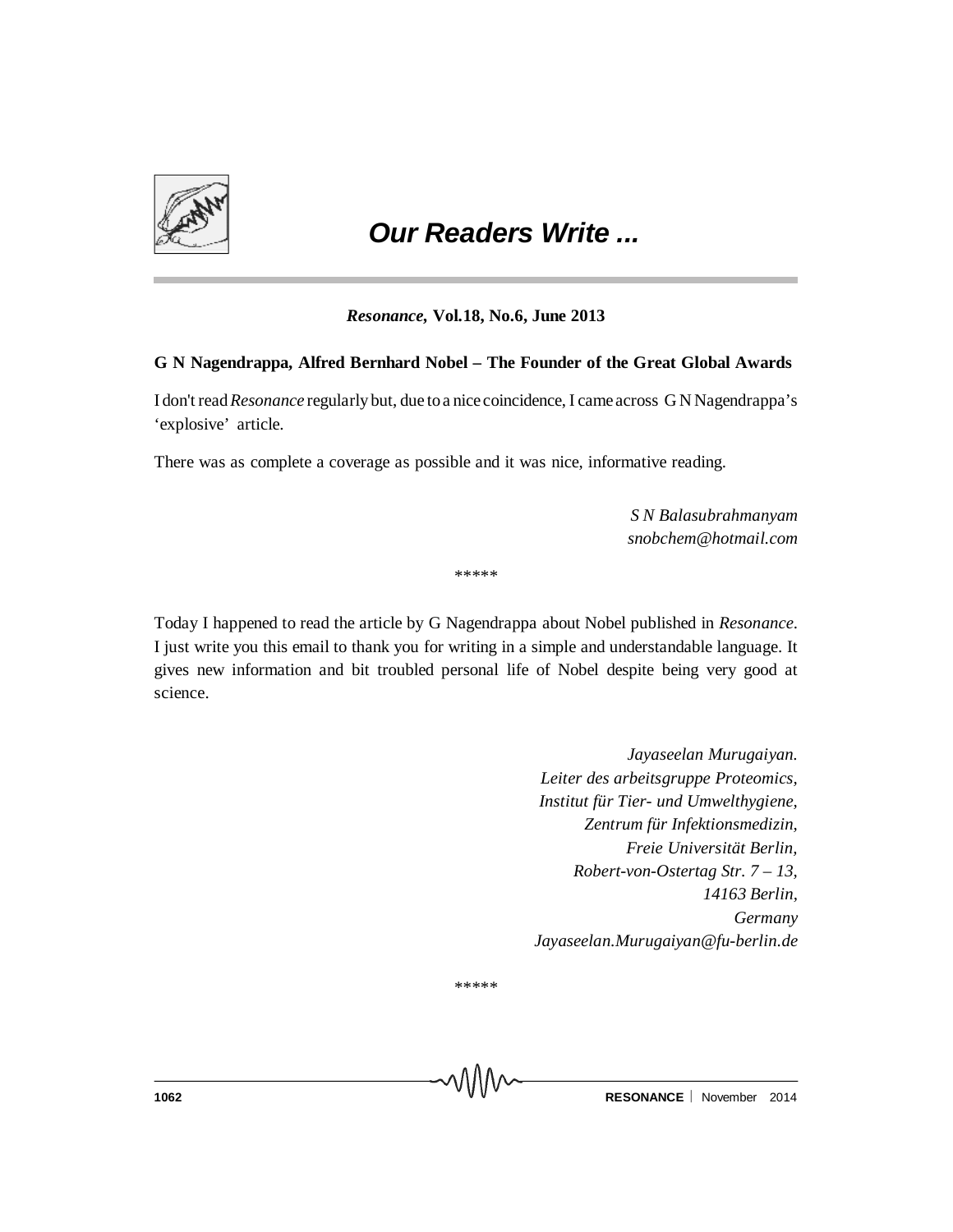## **Salvador E Luria,** *Resonance***, Vol.19, No.5, May 2014**

# **Of Slot Machines and Broken Test Tubes by S Mahadevan**

I found this to be a masterpiece of historical writing. it is clear, highly readable, illustrative of the ideas of the time, and insightful of their progression.

> *Moselio Schaechter Distinguished Professor Emeritus, Tufts University, USA Email: elios179@gmail.com*

\*\*\*\*\*

I was able to read your remarkable essay on the life and career of Salva Luria. You really did an outstanding job and I hope that many students have a chance to read it as they learn about microbial genetics. If I were still teaching, I would definitely assign it and will recommend to those who still teach microbial genetics here that they do so.

> *Abraham L Sonenshein Professor Department of Molecular Biology and Microbiology Tufts University School of Medicine, USA*

\*\*\*\*\*

# **A Slot Machine, A Broken Test Tube, Book Review by Vinita Shivakumar and Dipshikha Chakravortty**

It's extremely well written, balanced in view, and helpful in understanding the causes for some of his discoveries. In a real sense, it's a fine corollary to the book itself.

I have become a fan of your magazine and would like to encourage others to read it.

*Moselio Schaechter Distinguished Professor Emeritus, Tufts University, USA*

\*\*\*\*\*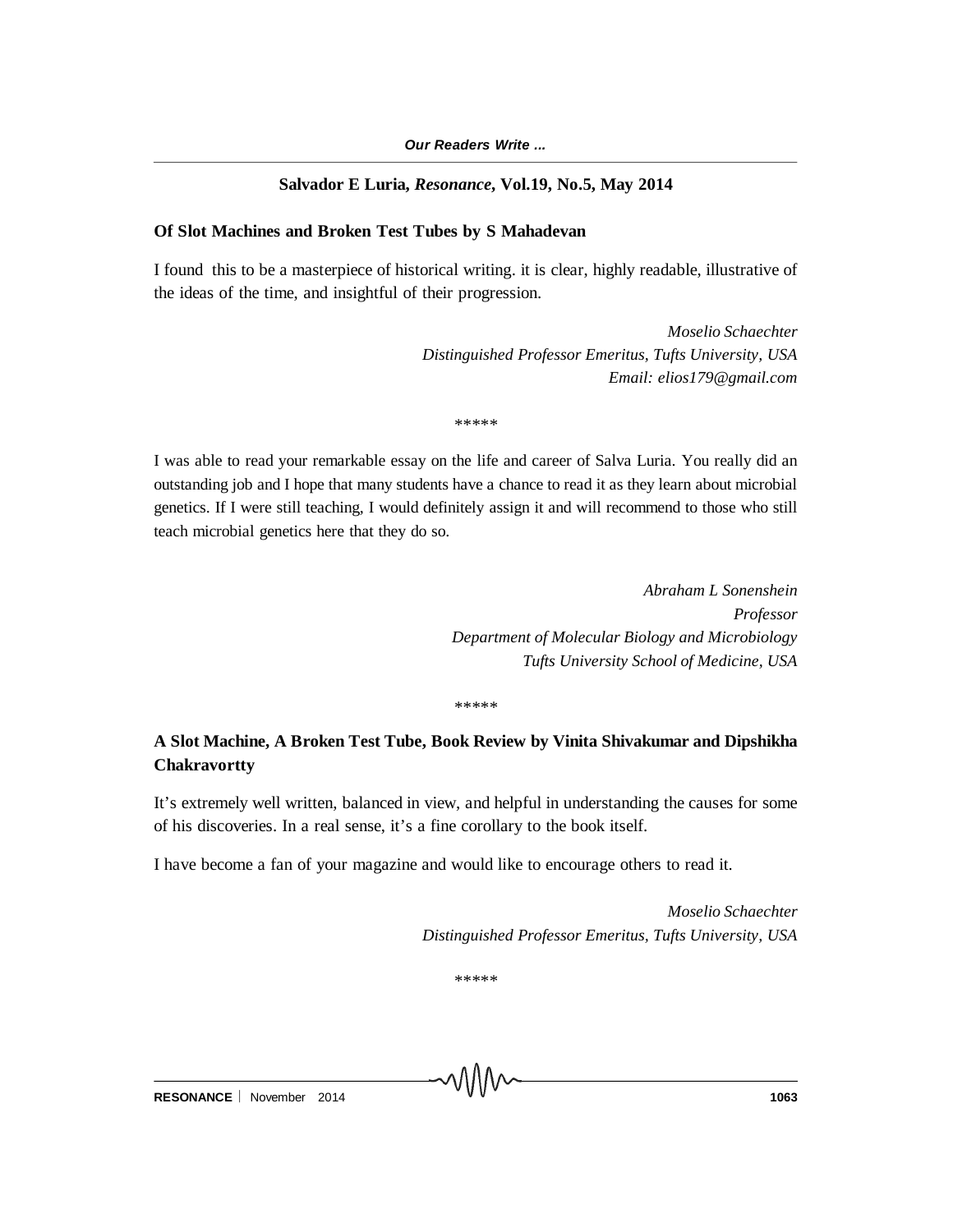#### **Niels Bohr,** *Resonance,* **Vol.18, No.10, October 2013.**

I read with great interest your articles on Niels Bohr,and am indebted to you for my enlightened state of mind.If not for such articles,to know about eminent scientists through their biographies is a costly and painful exercise, as most authoritative biographies are foreign publications with a high price tag attached to it. Secondly I have always felt that our science programmes lack the personal touch in that they do not delve into the personality much but only on their work. I can understand it from the utility point of view, but the history of technology or for that matter science can teach budding scientists about the characteristics they should possess for a successful career and also how things evolved.It can also improve their language skills.

> *D Balakrishnan Email: bala572@yahoo.com*

\*\*\*\*\*

I enjoyed your October 2013 issue on Niels Bohr and his work. However, I have some comments. I presume that one of Resonance's aims is to help develop critical thinking in the student community, which would, hopefully, produce some 'independent thinkers and scientific leaders'. For this purpose, it is desirable that even articles about the greatest scientists should adopt a sceptical attitude. I have read that Niels Bohr's overpowering personality forced dissenters like Louis de Broglie and Erwin Schrödinger (also scientists of roughly equal standing) to suppress their own ideas and follow Copenhagen in their research. Both Heisenberg and Dirac didn't think much of the complementarity principle, and Dirac's view of the uncertainty principle was similar. Einstein was of the view that Quantum Mechanics was a theory of ensembles. Dirac's views of quantum physics in 1930 and, say, 1970, were diametrically opposite (see The *Physicist's Conception of Nature* edited by Jagdish Mehra). In the book *Foundations of Quantum Physics*, Toyoki Koga exhibits a solution to the Schrödinger equation for one particle, adapting old ideas of de Broglie. This represents a localised field. He also shows how an ensemble of such solutions gives a de Broglie wave, thereby partly supporting Einstein. The above information may be of some interest to your readers.

> *R S Chakravarti Reader (retired), Dept of Mathematics Cochin University of Science and Technology, Cochin 682022, Email: chakrsc@rediffmail.com*

\*\*\*\*\*